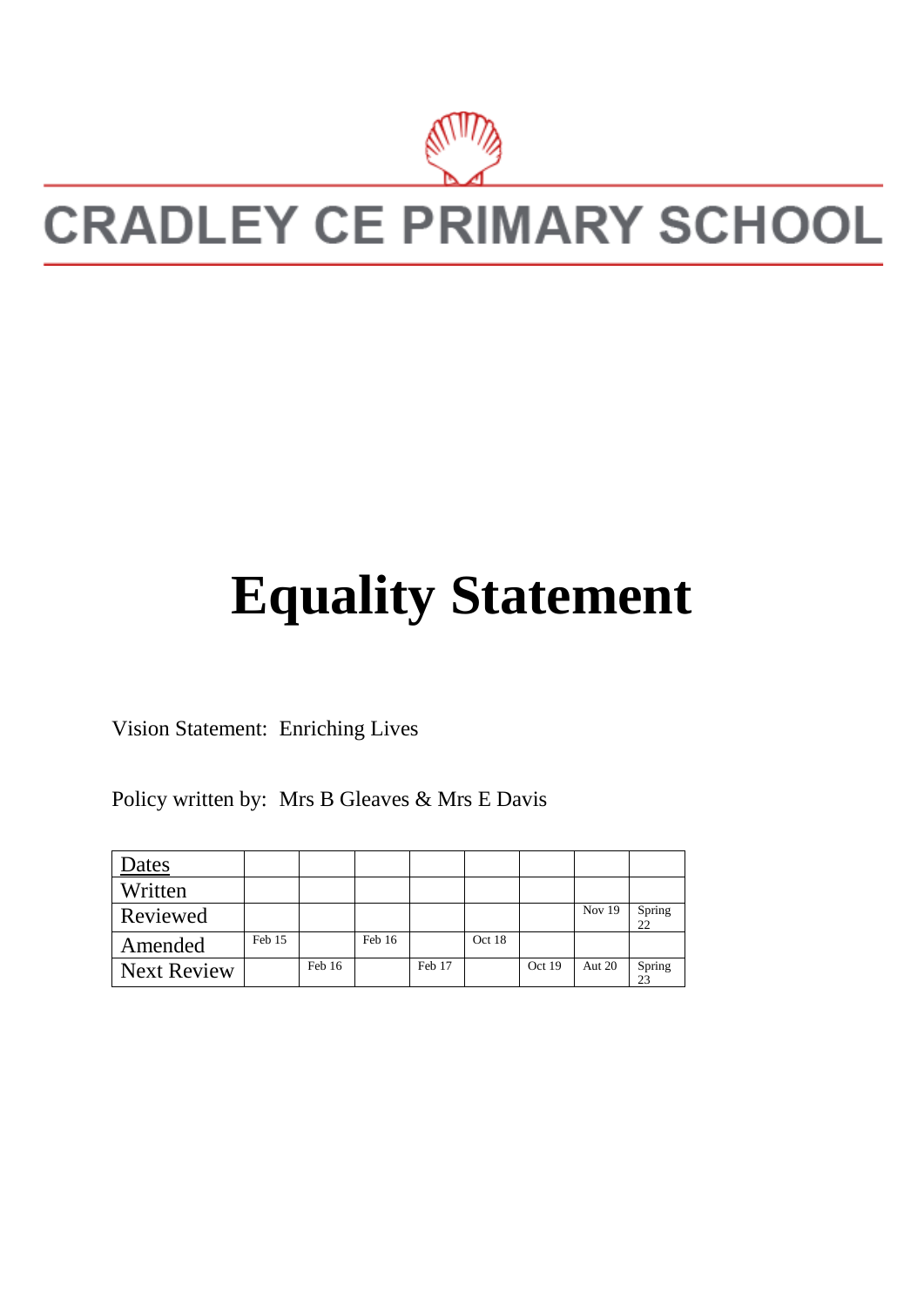## **Cradley C of E Primary School Equality Policy Statement**

## "For God shows no partiality" Romans 2:11

School Composition (2019-2020)

Male 55% Female 55%

Ethnicity:

White English 92%

White and Black Caribbean 3%

White – Asian background 1%

Other white background 5%

White – Indian 0%

Other mixed background 1%

Current Numbers on role 110

% eligible for FSM is below national averages

% of pupils from ethnic minority backgrounds is well below national averages

% of pupils for whom English is an Additional Language is well below national averages

% of pupils with SEN support is below national averages

% of pupils with a statement of need or EHC plan is below the national average.

The school deprivation Indicator at 0.10 is well below the national average, placing the school between the 20<sup>th</sup> and 40<sup>th</sup> percentile rank

% school pupil mobility is above national averages

(data is taken from Scholarpack 2019)

We at Cradley School welcome our duties under the Equality Act 2010 to eliminate discrimination, advance equality of opportunity and foster good relations in relation to age (as appropriate), disability, ethnicity, gender and belief, and sexual identity. We also welcome and embrace our duty to promote community cohesion. We recognise the duties imposed on us by the Human Rights Act 1998, the UN Conventions on the Rights of the Child and the Rights of People with Disabilities.

In recognising and accepting our duties we are guided by the following principles;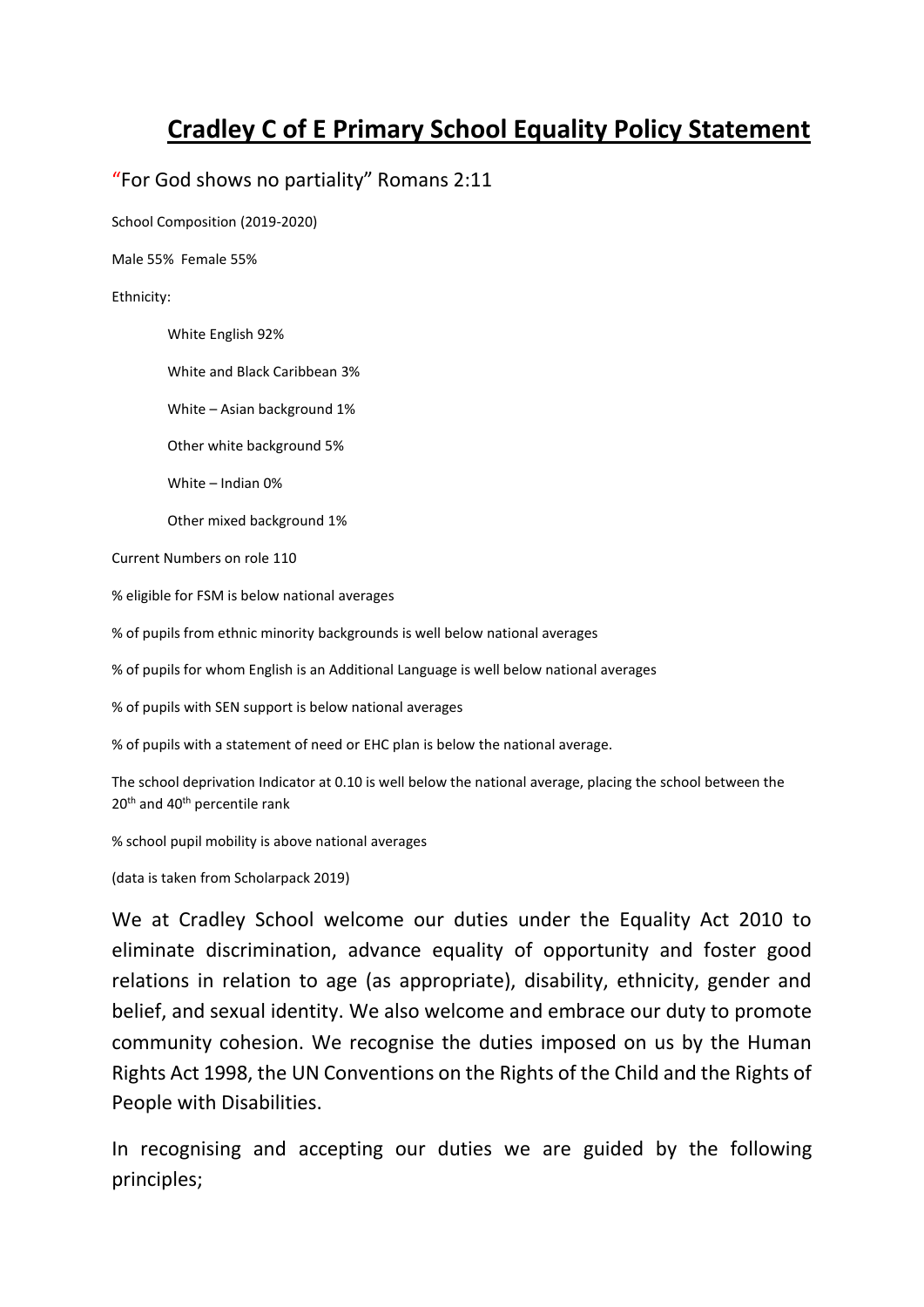- 1. All Learners (including children, staff, parents and carers) are of equal value, regardless of gender, disability, race, culture, national origin, religion or cultural background or sexual identity.
- 2. All differences are respected and taken into account. Treating people equally may not always mean treating people exactly the same and adjustments may be required and will always be considered.
- 3. We will continue to foster positive attitudes and relationships between all persons within the school. Our policies and procedures will promote mutual respect and an absence of harassment, bullying, racism, homophobia or xenophobia.
- 4. We will continue to observe good equality practice in staff recruitment, retention and development.
- 5. We will strive to ensure that all staff and children affected by a policy or activity are engaged in the design of new or review of existing policies so as to maximise positive impacts by reducing or removing inequalities that may already exist.
- 6. We aim to create even greater community cohesion by ensuring that our policies should benefit society as a whole.
- 7. We will maintain and publish quantitative and qualitative information showing our compliance with our public sector equality duty set out in clause 149 of the Equality Act 2010/
- 8. We will publish specific and measurable objectives, based on the information we have collated and the engagement set out in our previous principles. We will keep these objectives under review and report our progress towards achievement.

We will ensure that the school curriculum is kept under review so that teaching and learning reflect the school statement of equality. We will continue to record prejudice related incidents and provide a report to the local authority about the numbers, types and seriousness of prejudice-related incidents and how they are dealt with. The Governing body of Cradley School will be responsible for ensuring the school complies with all equality legislation, supported by the Head teacher who will implement the policies.

All staff, Governors and, as appropriate, all pupils and their parents and carers will be made aware of the school statement of Equality. All staff will be expected to;